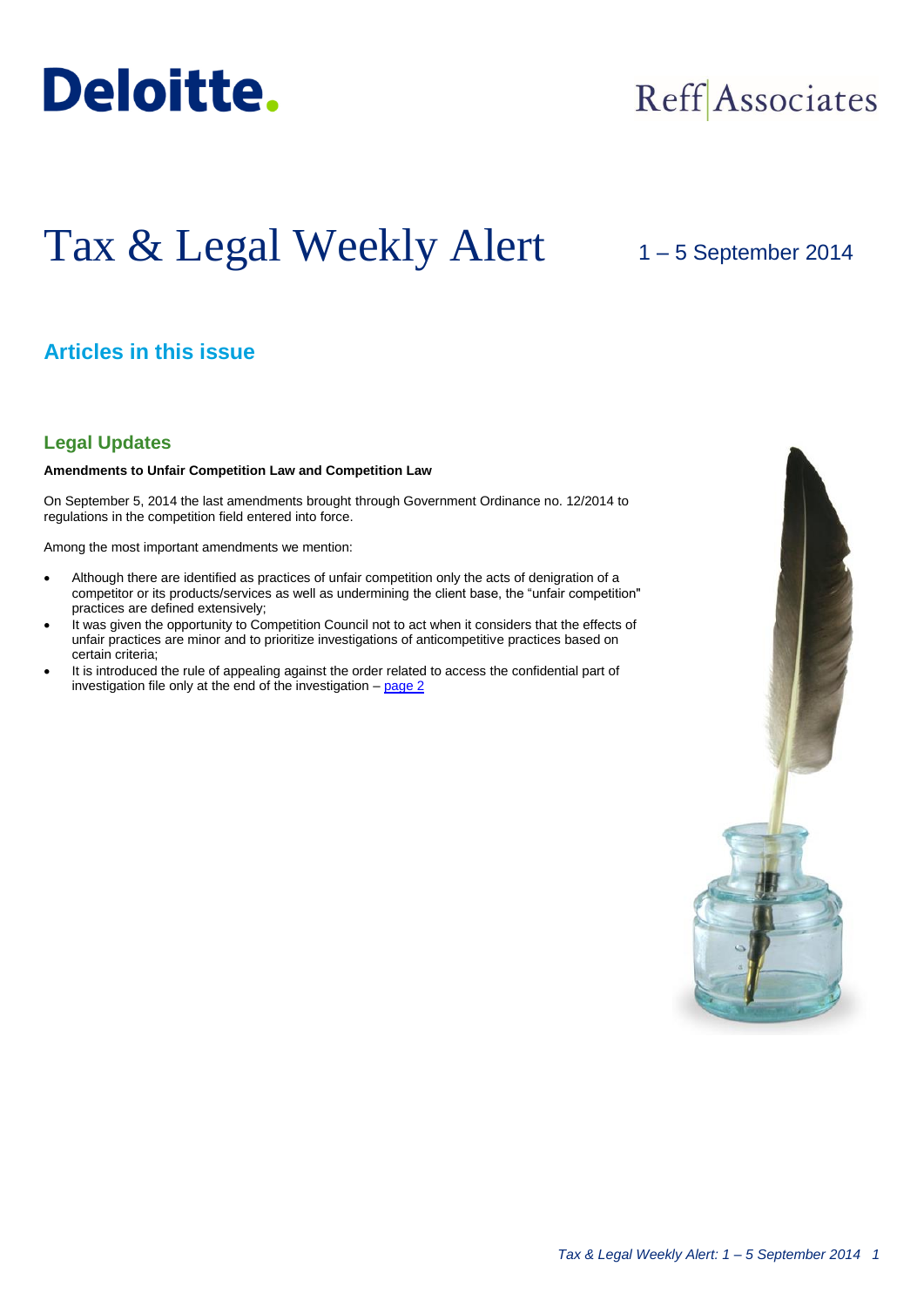## **Amendments to Unfair Competition Law and Competition Law**

On July 31, 2014, the Romanian Government enacted the Government Ordinance no. 12/2014 amending and supplementing the Law no. 11/1991 on unfair competition and other regulations in the competition field. By entering into force of these amendments, it is envisaged the modernization of a regulation which was applied with difficulties in practice in the last years due to the evolution of the economic and social environment.

#### **I. Amendments brought to the Law no. 11/1991 on unfair competition (Unfair Competition Law)**

We present below the main amendments brought to the Unfair Competition Law:

- *a) The sphere of "business practices" considered "unfair competition"*
	- **There are removed from the scope of the Unfair Competition Law those practices that are covered by specific legislation** such as protection against misleading and comparative advertising for traders, protection of consumers' economic interests, protection of collective interests of the public in the field of audiovisual media services or protection of industrial property rights related to trademarks and geographical indications;
	- **There are maintained as practices of unfair competition only the acts of denigration of a competitor or its products/services as well as undermining the client base**, if several specific conditions are met;
	- **"Unfair competition"** practices are defined extensively by including any commercial practices that are contrary to the principles of fair dealing and good faith, which cause or may cause damage to any market participants.
- *b) Provisions with impact on the procedural aspects of Unfair Competition Law*
	- **It was given the opportunity to Competition Council, the competent authority to ensure the protection of undertakings against unfair competition practices, not to act when it considers that the effects of unfair practices are minor** (relative to the seriousness of the deed, the circumstances in which it was committed and the importance of the economic sector concerned);
	- **The competition inspectors who solve unfair competition complaints may use the same investigation powers as those used when investigating anticompetitive practices** such as the possibility to conduct down raids or apply a fine in case the undertaking under investigation does not supply the information required by the competition authority;
	- **It has been established an Interministerial Council** for fighting unfair competition practices without the law clearly defining its responsibilities and powers. The Council includes the Ministry of Finance, the National Council for Audio-visual, the National Authority for Consumer Protection, the State Office for Inventions and Trademarks and the regulatory authority for copyright protection. The Secretary of the Council will be the Competition Council.

#### <span id="page-1-0"></span>**II. Amendments brought to the Competition Law no. 21/1996 (Competition Law)**

Amendments brought to the Competition Law mainly cover investigations carried out by the Competition Council, as follows:

*a) The Competition Council's possibility to prioritize cases based on certain criteria*

The Competition Council can prioritize cases based on the potential impact on effective competition, the general interest of consumers or the strategic importance of the economic sector concerned, in order to use reasonable the resources during investigations.

*b) Appeal against the order related to access the investigation file may only be submitted at the end of the investigation*

To avoid a long period of postponement of the hearing and issuance of the final decision, it was provided that the Order of the president of the Competition Council on the availability of some confidential documents obtained during investigation (allowing or denying access to the file) may be appealed only by appealing against the decision to terminate the investigation. Under the previous legislation, the order could have been appealed separately within 15 days of the decision being communicated and the investigation was suspended until the finalization of the respective challenge.

*c) The obligation of the Competition Council to inform the undertakings regarding the closure of investigations*

In the event that, after opening an investigation ex officio, finds out that it has not led to the discovery of evidence of the violation of law by the undertaking investigated, the President of the Council will be required to close the investigation and inform the parties immediately.

The Ordinance of the Government no. 12/2014 has been published in the Official Gazette of Romania on August 6, 2014. Some amendments have already entered into force on August 9, 2014 and procedural amendments to the Law no. 11/1991 on unfair competition entered into force on September 5, 2014.

**Should you have any questions please do not hesitate to contact us:**

### **[Andrei Burz Pinzaru](mailto:aburzpinzaru@deloittece.com)**

Attorney at law +40 21 207 52 05

**[Florentina Munteanu](mailto:fmunteanu@deloittece.com)** Attorney at law +40 21 207 52 75

#### **[Andrea Grigoras](mailto:agrigoras@deloittece.com)**

Attorney at law +40 21 207 98 16